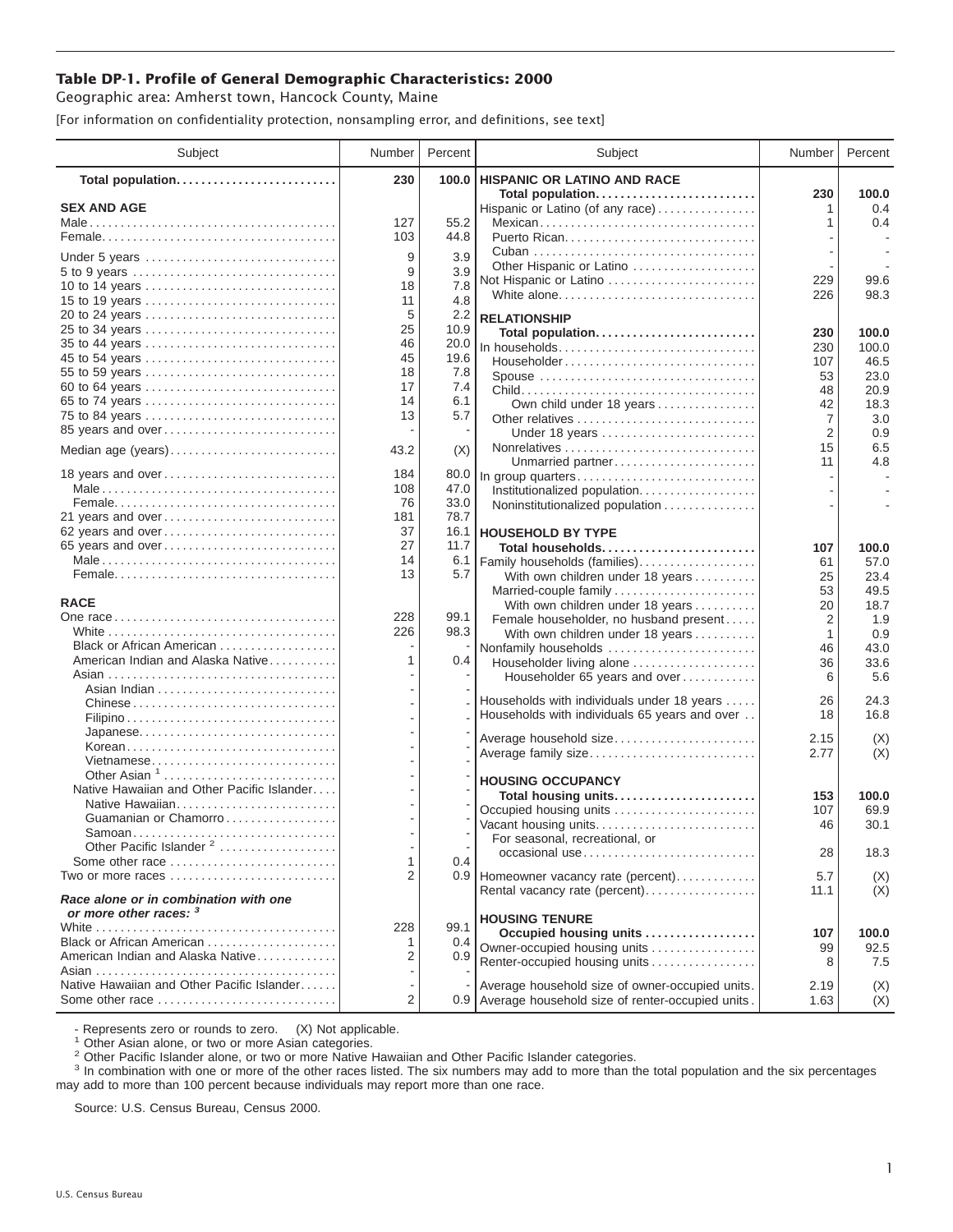## **Table DP-2. Profile of Selected Social Characteristics: 2000**

Geographic area: Amherst town, Hancock County, Maine

[Data based on a sample. For information on confidentiality protection, sampling error, nonsampling error, and definitions, see text]

| Subject                                                                      | Number         | Percent     | Subject                                 | Number         | Percent      |
|------------------------------------------------------------------------------|----------------|-------------|-----------------------------------------|----------------|--------------|
| <b>SCHOOL ENROLLMENT</b>                                                     |                |             | <b>NATIVITY AND PLACE OF BIRTH</b>      |                |              |
| Population 3 years and over                                                  |                |             | Total population                        | 222            | 100.0        |
| enrolled in school                                                           | 33             |             |                                         | 218            | 98.2<br>98.2 |
| Nursery school, preschool<br>Kindergarten                                    | $\overline{2}$ | 6.1         | Born in United States                   | 218<br>154     | 69.4         |
| Elementary school (grades 1-8)                                               | 14             | 42.4        | Different state                         | 64             | 28.8         |
|                                                                              | 15             | 45.5        | Born outside United States              |                |              |
| College or graduate school                                                   | 2              |             | 6.1   Foreign born                      | 4              | 1.8          |
|                                                                              |                |             | Entered 1990 to March 2000              |                |              |
| <b>EDUCATIONAL ATTAINMENT</b>                                                |                |             | Naturalized citizen                     | 1              | 0.5          |
| Population 25 years and over                                                 | 177            | 100.0       |                                         | 3              | 1.4          |
| Less than 9th grade                                                          | 4<br>31        | 2.3<br>17.5 | <b>REGION OF BIRTH OF FOREIGN BORN</b>  |                |              |
| 9th to 12th grade, no diploma<br>High school graduate (includes equivalency) | 76             | 42.9        | Total (excluding born at sea)           | 4              | 100.0        |
| Some college, no degree                                                      | 33             | 18.6        |                                         |                |              |
| Associate degree                                                             | 18             | 10.2        |                                         |                |              |
|                                                                              | 12             | 6.8         |                                         |                |              |
| Graduate or professional degree                                              | 3              | 1.7         |                                         | 3              | 75.0         |
| Percent high school graduate or higher                                       | 80.2           | (X)         | Northern America                        | 1              | 25.0         |
| Percent bachelor's degree or higher                                          | 8.5            | (X)         |                                         |                |              |
|                                                                              |                |             | <b>LANGUAGE SPOKEN AT HOME</b>          |                |              |
| <b>MARITAL STATUS</b>                                                        |                |             | Population 5 years and over             | 213            | 100.0        |
| Population 15 years and over                                                 | 194            | 100.0       | Language other than English             | 208<br>5       | 97.7<br>2.3  |
| Never married                                                                | 37             | 19.1        | Speak English less than "very well"     |                |              |
| Now married, except separated                                                | 114            | 58.8        | Spanish                                 |                |              |
| Separated                                                                    | 2<br>4         | 1.0<br>2.1  | Speak English less than "very well"     |                |              |
|                                                                              | 2              | 1.0         | Other Indo-European languages           | 5              | 2.3          |
|                                                                              | 37             | 19.1        | Speak English less than "very well"     |                |              |
|                                                                              | 10             | 5.2         | Asian and Pacific Island languages      |                |              |
|                                                                              |                |             | Speak English less than "very well"     |                |              |
| <b>GRANDPARENTS AS CAREGIVERS</b>                                            |                |             | <b>ANCESTRY (single or multiple)</b>    |                |              |
| Grandparent living in household with<br>one or more own grandchildren under  |                |             | Total population                        | 222            | 100.0        |
|                                                                              | 1              | 100.0       | Total ancestries reported               | 248            | 111.7        |
| Grandparent responsible for grandchildren                                    |                |             |                                         |                |              |
|                                                                              |                |             |                                         |                |              |
| <b>VETERAN STATUS</b>                                                        |                |             |                                         | 6              | 2.7          |
| Civilian population 18 years and over                                        | 179            | 100.0       |                                         | 53             | 23.9         |
| Civilian veterans                                                            | 47             | 26.3        | French (except Basque) <sup>1</sup>     | 26             | 11.7         |
| <b>DISABILITY STATUS OF THE CIVILIAN</b>                                     |                |             | French Canadian <sup>1</sup>            | 3              | 1.4          |
| NONINSTITUTIONALIZED POPULATION                                              |                |             |                                         | 32             | 14.4         |
| Population 5 to 20 years                                                     | 34             | 100.0       |                                         |                |              |
| With a disability                                                            | 5              | 14.7        |                                         |                |              |
| Population 21 to 64 years                                                    | 152            | 100.0       |                                         | 46<br>6        | 20.7<br>2.7  |
| With a disability                                                            | 27             | 17.8        |                                         | 2              | 0.9          |
| Percent employed                                                             | 7.4            | (X)         | Norwegian                               |                |              |
| No disability                                                                | 125            | 82.2        |                                         | 7              | 3.2          |
| Percent employed                                                             | 68.8           | (X)         |                                         | $\overline{2}$ | 0.9          |
| Population 65 years and over                                                 | 25             | 100.0       |                                         | 4              | 1.8          |
| With a disability                                                            | 13             | 52.0        |                                         | 7              | 3.2          |
| <b>RESIDENCE IN 1995</b>                                                     |                |             |                                         | 8              | 3.6          |
| Population 5 years and over                                                  | 213            | 100.0       | Subsaharan African                      |                |              |
| Same house in 1995                                                           | 150            | 70.4        |                                         | 9              | 4.1          |
| Different house in the U.S. in 1995                                          | 63             | 29.6        |                                         |                |              |
| Same county                                                                  | 44             | 20.7        |                                         |                |              |
|                                                                              | 19             | 8.9         | United States or American               | 15             | 6.8          |
| Same state                                                                   | 9              |             |                                         |                |              |
| Different state                                                              | 10             | 4.7         | West Indian (excluding Hispanic groups) | 22             | 9.9          |
|                                                                              |                |             | Other ancestries                        |                |              |

-Represents zero or rounds to zero. (X) Not applicable. 1 The data represent a combination of two ancestries shown separately in Summary File 3. Czech includes Czechoslovakian. French includes Alsatian. French Canadian includes Acadian/Cajun. Irish includes Celtic.

Source: U.S. Bureau of the Census, Census 2000.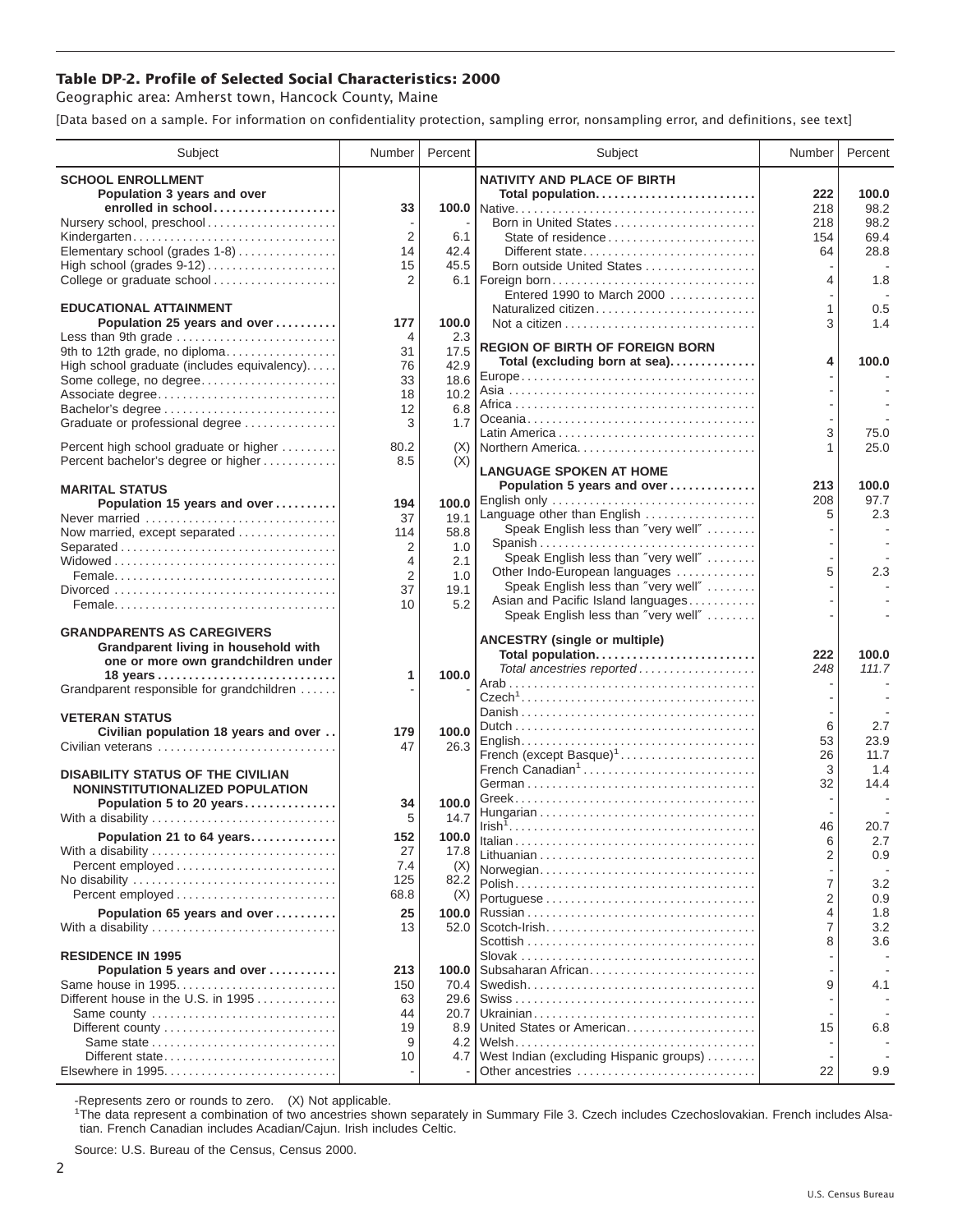## **Table DP-3. Profile of Selected Economic Characteristics: 2000**

Geographic area: Amherst town, Hancock County, Maine [Data based on a sample. For information on confidentiality protection, sampling error, nonsampling error, and definitions, see text]

| Subject                                                                         | Number         | Percent          | Subject                                                                                | Number         | Percent |
|---------------------------------------------------------------------------------|----------------|------------------|----------------------------------------------------------------------------------------|----------------|---------|
| <b>EMPLOYMENT STATUS</b>                                                        |                |                  | <b>INCOME IN 1999</b>                                                                  |                |         |
| Population 16 years and over                                                    | 194            | 100.0            | Households                                                                             | 103            | 100.0   |
| In labor force                                                                  | 106            |                  | 54.6 Less than \$10,000                                                                | 12             | 11.7    |
| Civilian labor force                                                            | 104            |                  |                                                                                        | 13             | 12.6    |
| Employed                                                                        | 91             |                  |                                                                                        | 24             | 23.3    |
|                                                                                 | 13             |                  |                                                                                        | 21             | 20.4    |
| Percent of civilian labor force                                                 | 12.5           |                  |                                                                                        | 17             | 16.5    |
|                                                                                 | 2              |                  |                                                                                        | 10             | 9.7     |
| Not in labor force                                                              | 88             |                  |                                                                                        | 4              | 3.9     |
|                                                                                 |                |                  | \$100,000 to \$149,999                                                                 |                |         |
| Females 16 years and over                                                       | 87             | 100.0            |                                                                                        |                |         |
| In labor force $\ldots \ldots \ldots \ldots \ldots \ldots \ldots \ldots \ldots$ | 47             | 54.0             | \$150,000 to \$199,999<br>\$200,000 or more                                            | $\overline{2}$ | 1.9     |
| Civilian labor force                                                            | 47             | 54.0             | Median household income (dollars)                                                      | 26,042         | (X)     |
| Employed                                                                        | 43             | 49.4             |                                                                                        |                |         |
| Own children under 6 years                                                      | 9              | 100.0            | With earnings                                                                          | 79             | 76.7    |
| All parents in family in labor force                                            | 5              | 55.6             | Mean earnings $(dollars)1$                                                             | 37,721         | (X)     |
|                                                                                 |                |                  | With Social Security income                                                            | 20             | 19.4    |
| <b>COMMUTING TO WORK</b>                                                        |                |                  | Mean Social Security income $(dollars)^1$                                              | 12,575         | (X)     |
| Workers 16 years and over                                                       | 86             |                  | 100.0 With Supplemental Security Income                                                | 9              | 8.7     |
| Car, truck, or van - - drove alone                                              | 59             | 68.6             | Mean Supplemental Security Income                                                      |                |         |
| Car, truck, or van - - carpooled                                                | 15             | 17.4             | $\text{(dollars)}^1 \dots \dots \dots \dots \dots \dots \dots \dots \dots \dots \dots$ | 6,344          | (X)     |
| Public transportation (including taxicab)                                       | $\mathbf{1}$   | 1.2              | With public assistance income                                                          | 3              | 2.9     |
|                                                                                 | 7              | 8.1              | Mean public assistance income $(dollars)1 \ldots$ .                                    | 967            | (X)     |
| Other means                                                                     | 3              |                  | 3.5 With retirement income                                                             | 20             | 19.4    |
| Worked at home                                                                  | 1              | 1.2              | Mean retirement income $(dollars)1$                                                    | 9,100          | (X)     |
| Mean travel time to work $(minutes)^1$                                          | 30.8           | (X)              |                                                                                        |                |         |
|                                                                                 |                |                  | Families                                                                               | 62             | 100.0   |
| <b>Employed civilian population</b>                                             |                |                  | Less than \$10,000                                                                     | 5              | 8.1     |
| 16 years and over                                                               | 91             |                  |                                                                                        | $\overline{4}$ | 6.5     |
| <b>OCCUPATION</b>                                                               |                |                  | \$15,000 to \$24,999                                                                   | 16             | 25.8    |
| Management, professional, and related                                           |                |                  | \$25,000 to \$34,999                                                                   | 10             | 16.1    |
|                                                                                 | 15             |                  |                                                                                        | 13             | 21.0    |
| Service occupations                                                             | 8              |                  |                                                                                        | 8              | 12.9    |
| Sales and office occupations                                                    | 16             |                  |                                                                                        | 4              | 6.5     |
| Farming, fishing, and forestry occupations                                      | 15             |                  |                                                                                        |                | ÷.      |
| Construction, extraction, and maintenance                                       |                |                  | \$150,000 to \$199,999                                                                 |                |         |
|                                                                                 | 20             |                  | 22.0 \$200,000 or more                                                                 | $\overline{2}$ | 3.2     |
| Production, transportation, and material moving                                 |                |                  | Median family income (dollars)                                                         | 30,833         | (X)     |
|                                                                                 | 17             | 18.7             |                                                                                        |                |         |
|                                                                                 |                |                  | Per capita income (dollars) <sup>1</sup>                                               | 16,548         | (X)     |
| <b>INDUSTRY</b>                                                                 |                |                  | Median earnings (dollars):                                                             |                |         |
| Agriculture, forestry, fishing and hunting,                                     |                |                  | Male full-time, year-round workers                                                     | 27.917         | (X)     |
|                                                                                 | 18             | 19.8             | Female full-time, year-round workers                                                   | 21,750         | (X)     |
|                                                                                 | 15             | 16.5             |                                                                                        | Number         | Percent |
| Manufacturing                                                                   | 9              | 9.9              |                                                                                        | below          | below   |
| Wholesale trade                                                                 | $\overline{2}$ | 2.2              |                                                                                        | poverty        | poverty |
| Retail trade                                                                    | 4              | 4.4              | Subject                                                                                | level          | level   |
| Transportation and warehousing, and utilities                                   | 9              | 9.9              |                                                                                        |                |         |
|                                                                                 | 2              | 2.2              |                                                                                        |                |         |
| Finance, insurance, real estate, and rental and                                 |                |                  | <b>POVERTY STATUS IN 1999</b>                                                          |                |         |
| $leasing \ldots \ldots \ldots \ldots \ldots \ldots \ldots \ldots \ldots \ldots$ | 7              | 7.7              | Families                                                                               | 5              | 8.1     |
| Professional, scientific, management, adminis-                                  |                |                  | With related children under 18 years                                                   | 2              | 8.3     |
| trative, and waste management services                                          | 2              | 2.2              | With related children under 5 years                                                    |                |         |
| Educational, health and social services                                         | 17             | 18.7             |                                                                                        |                |         |
| Arts, entertainment, recreation, accommodation                                  |                |                  | Families with female householder, no                                                   |                |         |
| and food services                                                               | 2              | $2.2\phantom{0}$ | husband present                                                                        | 2              | 100.0   |
| Other services (except public administration)                                   | 3              | 3.3              | With related children under 18 years                                                   | $\overline{2}$ | 100.0   |
| Public administration                                                           | 1              | 1.1              | With related children under 5 years                                                    |                |         |
|                                                                                 |                |                  |                                                                                        |                |         |
| <b>CLASS OF WORKER</b>                                                          |                |                  | Individuals                                                                            | 33             | 14.9    |
| Private wage and salary workers                                                 | 65             |                  | 71.4 18 years and over                                                                 | 26             | 14.4    |
| Government workers                                                              | 12             | 13.2             | 65 years and over                                                                      | 1              | 4.0     |
| Self-employed workers in own not incorporated                                   |                |                  | Related children under 18 years                                                        | 4              | 10.5    |
|                                                                                 | 14             | 15.4             | Related children 5 to 17 years                                                         | 4              | 13.8    |
| Unpaid family workers                                                           |                |                  | Unrelated individuals 15 years and over                                                | 22             | 37.9    |

-Represents zero or rounds to zero. (X) Not applicable.

<sup>1</sup>If the denominator of a mean value or per capita value is less than 30, then that value is calculated using a rounded aggregate in the numerator. See text.

Source: U.S. Bureau of the Census, Census 2000.